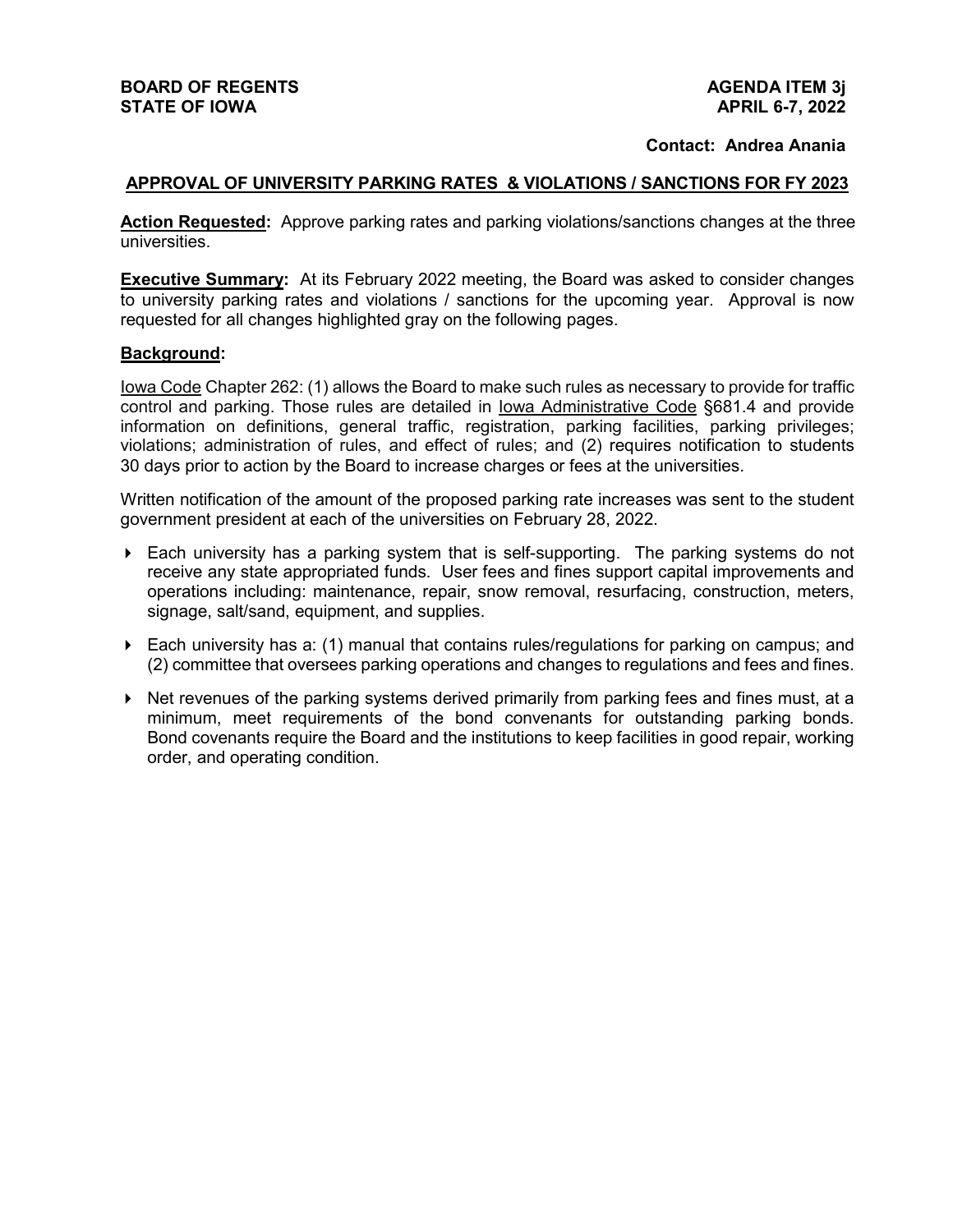## **BOARD OF REGENTS**<br> **BOARD OF REGENTS**<br> **BOARD OF IOWA**<br>
PAGE 2 **STATE OF IOWA**

### **UNIVERSITY OF IOWA**

## **PROPOSED RATES**

Changes are highlighted gray in the table below.

| <b>University of lowa - Parking Rates</b> |                                                  |                          |                    |                          |                     |  |
|-------------------------------------------|--------------------------------------------------|--------------------------|--------------------|--------------------------|---------------------|--|
| <b>Effective</b><br><b>Date</b>           | <b>Permit Type</b>                               | <b>Actual</b><br>FY 2022 | Proposed<br>Change | <b>Percent</b><br>Change | Proposed<br>FY 2023 |  |
|                                           | <b>ANNUAL RATE BASIS</b>                         |                          |                    |                          |                     |  |
|                                           | Faculty / Staff / Student                        |                          |                    |                          |                     |  |
| August 1                                  | Physicians Permit <sup>1</sup>                   | \$2,640.00               | \$0.00             | 0.0%                     | \$2,640.00          |  |
| August 1                                  | Prepaid Public Meter Permits <sup>1</sup>        | \$1,320.00               | \$0.00             | 0.0%                     | \$1,320.00          |  |
| August 1                                  | Ramp Reserved <sup>1</sup>                       | \$1,320.00               | \$0.00             | 0.0%                     | \$1,320.00          |  |
| August 1                                  | Ramp Night <sup>1</sup>                          | \$744.00                 | \$0.00             | 0.0%                     | \$744.00            |  |
| August 1                                  | Surface Reserved A <sup>1</sup>                  | \$744.00                 | \$0.00             | 0.0%                     | \$744.00            |  |
| August 1                                  | lowa City Bus Pass with parking <sup>1</sup>     | \$336.00                 | \$0.00             | 0.0%                     | \$336.00            |  |
| August 1                                  | Coralville Bus Pass with parking <sup>1</sup>    | \$336.00                 | \$0.00             | 0.0%                     | \$336.00            |  |
| August 1                                  | Surface Night <sup>1</sup>                       | \$378.00                 | (\$6.00)           | $(-1.6%)$                | \$372.00            |  |
| August 1                                  | Surface Reserved B <sup>1</sup>                  | \$588.00                 | \$0.00             | 0.0%                     | \$588.00            |  |
| August 1                                  | Comment <sup>1</sup>                             | \$324.00                 | \$0.00             | 0.0%                     | \$324.00            |  |
| August 1                                  | Night and Weekend (NW)                           | \$204.00                 | \$0.00             | 0.0%                     | \$204.00            |  |
| August 1                                  | lowa City Bus Pass without parking <sup>1</sup>  | \$180.00                 | \$0.00             | 0.0%                     | \$180.00            |  |
| August 1                                  | Coralville Bus Pass without parking <sup>1</sup> | \$180.00                 | \$0.00             | 0.0%                     | \$180.00            |  |
| August 1                                  | Bus Pass without parking <sup>1</sup>            |                          |                    |                          |                     |  |
| August 1                                  | Motorcycle                                       | \$168.00                 | \$0.00             | 0.0%                     | \$168.00            |  |
| August 1                                  | Vanpool <sup>5</sup>                             | Variable                 | Variable           |                          | Variable            |  |
|                                           | August 1 Student Only                            |                          |                    |                          |                     |  |
|                                           | 9-month permits                                  |                          |                    |                          |                     |  |
| August 1                                  | Prepaid Student Meter Permit "R" <sup>2</sup>    | \$558.00                 | \$0.00             | 0.0%                     | \$558.00            |  |
| August 1                                  | Storage $2$                                      | \$378.00                 | \$0.00             | 0.0%                     | \$378.00            |  |
| August 1                                  | Surface Night <sup>2</sup>                       | \$279.00                 | \$0.00             | 0.0%                     | \$279.00            |  |
| August 1                                  | Surface Reserved B <sup>2</sup>                  | \$378.00                 | \$0.00             | 0.0%                     | \$378.00            |  |
| August 1                                  | Commuter <sup>2</sup>                            | \$243.00                 | \$0.00             | 0.0%                     | \$243.00            |  |
| August 1                                  | Night and Weekend (NW)                           | \$90.00                  | (\$45.00)          | $(-50.0\%)$              | \$45.00             |  |
| August 1                                  | Motorcycle                                       | \$126.00                 | \$0.00             | 0.0%                     | \$126.00            |  |
|                                           | <b>Semester Passes</b>                           |                          |                    |                          |                     |  |
| August 1                                  | Iowa City Bus Pass with parking                  | \$100.00                 | \$0.00             | 0.0%                     | \$100.00            |  |
| August 1                                  | Coralville Bus Pass with parking                 | \$100.00                 | \$0.00             | 0.0%                     | \$100.00            |  |
| August 1                                  | Iowa City Bus Pass without parking               | \$50.00                  | \$0.00             | 0.0%                     | \$50.00             |  |
| August 1                                  | Coralville Bus Pass without parking              | \$50.00                  | \$0.00             | 0.0%                     | \$50.00             |  |

*Continued on the following page.*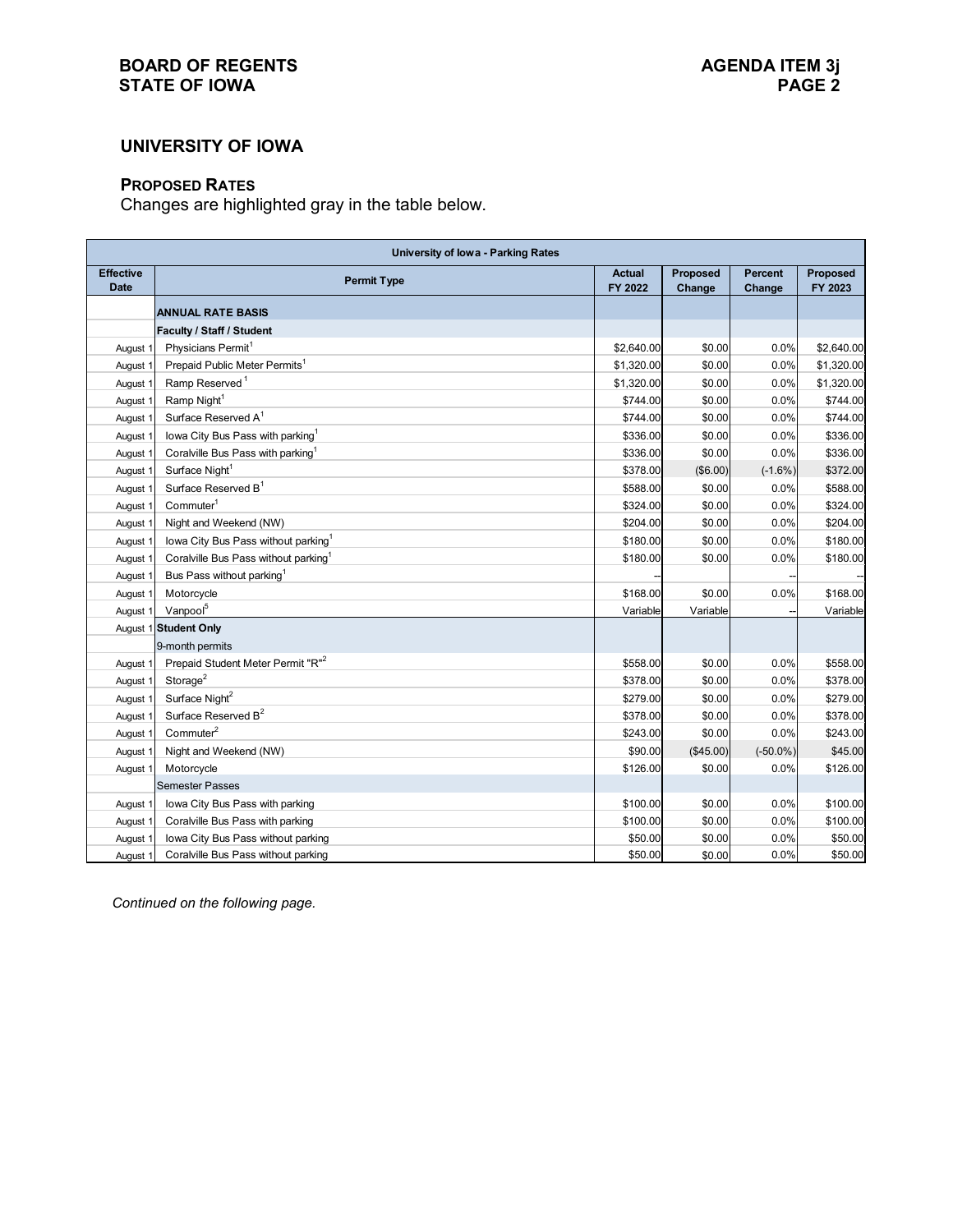## **BOARD OF REGENTS**<br> **BOARD OF REGENTS**<br> **BOARD OF IOWA**<br>
PAGE 3 **STATE OF IOWA**

|                                 | <b>University of lowa - Parking Rates</b>                                                                                                            |                          |                    |                          |                     |  |  |  |
|---------------------------------|------------------------------------------------------------------------------------------------------------------------------------------------------|--------------------------|--------------------|--------------------------|---------------------|--|--|--|
| <b>Effective</b><br><b>Date</b> | <b>Permit Type</b>                                                                                                                                   | <b>Actual</b><br>FY 2022 | Proposed<br>Change | <b>Percent</b><br>Change | Proposed<br>FY 2023 |  |  |  |
|                                 | <b>HOURLY RATE BASIS</b>                                                                                                                             |                          |                    |                          |                     |  |  |  |
|                                 | Faculty / Staff / Student / Public                                                                                                                   |                          |                    |                          |                     |  |  |  |
| July 1                          | 3-Day Patient Ramp Pass-                                                                                                                             | \$27.00                  | Eliminate          | Eliminate                | \$0.00              |  |  |  |
| July 1                          | 7-Day Patient Ramp Pass-                                                                                                                             | \$58.00                  | Eliminate          | Eliminate                | \$0.00              |  |  |  |
| July 1                          | <b>Public Meters</b>                                                                                                                                 | \$1.20                   | \$0.00             | 0.0%                     | \$1.20              |  |  |  |
| July 1                          | UIHC visitor parking pass booklet                                                                                                                    |                          | <b>New</b>         | <b>New</b>               | \$30.00             |  |  |  |
|                                 | Standard / Cashiered <sup>3</sup>                                                                                                                    |                          |                    |                          |                     |  |  |  |
| July 1                          | 1st Hour                                                                                                                                             | \$0.60                   | \$0.00             | 0.0%                     | \$0.60              |  |  |  |
| July 1                          | Subsequent Hours Each                                                                                                                                | \$1.20                   | \$0.00             | 0.0%                     | \$1.20              |  |  |  |
| July 1                          | Daily Maximum                                                                                                                                        | \$20.00                  | \$0.00             | 0.0%                     | \$20.00             |  |  |  |
| July 1                          | Patient Only Daily Maximum - Hospital Ramps                                                                                                          | \$10.00                  | \$0.00             | 0.0%                     | \$10.00             |  |  |  |
|                                 | Graduated / Cashiered <sup>4</sup>                                                                                                                   |                          |                    |                          |                     |  |  |  |
| July 1                          | 1st Hour                                                                                                                                             | \$0.60                   | \$0.00             | 0.0%                     | \$0.60              |  |  |  |
| July 1                          | 2nd and 3rd Hours Each                                                                                                                               | \$1.20                   | \$0.00             | 0.0%                     | \$1.20              |  |  |  |
| July 1                          | Subsequent Hours Each                                                                                                                                | \$3.30                   | \$0.00             | 0.0%                     | \$3.30              |  |  |  |
| July 1                          | Daily Maximum                                                                                                                                        | \$20.00                  | \$0.00             | 0.0%                     | \$20.00             |  |  |  |
| July 1                          | Patient Only Daily Maximum - Hospital Ramps                                                                                                          | \$10.00                  | \$0.00             | 0.0%                     | \$10.00             |  |  |  |
|                                 | <b>Student Only</b>                                                                                                                                  |                          |                    |                          |                     |  |  |  |
| July 1                          | Student Meters / Cashiered                                                                                                                           | \$0.75                   | \$0.00             | 0.0%                     | \$0.75              |  |  |  |
|                                 | <b>EACH</b>                                                                                                                                          |                          |                    |                          |                     |  |  |  |
|                                 | Faculty / Staff / Student                                                                                                                            |                          |                    |                          |                     |  |  |  |
| July 1                          | Exit Pass Booklet (20 passes)                                                                                                                        | \$105.00                 | Eliminate          | Eliminate                | \$0.00              |  |  |  |
| August 1                        | Access Key or Card Deposit, Replacement                                                                                                              | \$20.00                  | \$0.00             | 0.0%                     | \$20.00             |  |  |  |
| August 1                        | <b>Placard Replacement</b>                                                                                                                           | \$20.00                  | \$0.00             | 0.0%                     | \$20.00             |  |  |  |
| August 1                        | lowa City 20-ride bus pass with parking-                                                                                                             | \$17.00                  | Eliminate          | Eliminate                | \$0.00              |  |  |  |
| August 1                        | Coralville 20-ride bus pass with parking-                                                                                                            | \$20.00                  | Eliminate          | Eliminate                | \$0.00              |  |  |  |
| August 1                        | lowa City 20-ride bus pass without parking-                                                                                                          | \$14.00                  | Eliminate          | Eliminate                | \$0.00              |  |  |  |
| August <sup>-</sup>             | Coralville 20-ride bus pass without parking                                                                                                          | \$15.00                  | Eliminate          | Eliminate                | \$0.00              |  |  |  |
| August <sup>-</sup>             | lowa City 10-ride bus pass with parking                                                                                                              |                          | <b>New</b>         | <b>New</b>               | \$8.50              |  |  |  |
| August 1                        | Coralville 10-ride bus pass with parking                                                                                                             |                          | <b>New</b>         | <b>New</b>               | \$8.50              |  |  |  |
| August 1                        | lowa City 10-ride bus pass without parking                                                                                                           |                          | <b>New</b>         | <b>New</b>               | \$7.00              |  |  |  |
| August 1                        | Coralville 10-ride bus pass without parking                                                                                                          |                          | New                | <b>New</b>               | \$7.00              |  |  |  |
|                                 | <b>Department</b>                                                                                                                                    |                          |                    |                          |                     |  |  |  |
| August 1                        | Service Vehicle Placard                                                                                                                              | \$372.00                 | \$0.00             | 0.0%                     | \$372.00            |  |  |  |
| August 1                        | Business Placard - 1 <sup>st</sup> Placard                                                                                                           | \$0.00                   | Eliminate          | Eliminate                | \$0.00              |  |  |  |
| August 1                        | Business Placard - Additional cards                                                                                                                  | \$372.00                 | \$0.00             | 0.0%                     | \$372.00            |  |  |  |
| August 1                        | Lost or Stolen Placards                                                                                                                              | \$20.00                  | \$0.00             | 0.0%                     | \$20.00             |  |  |  |
| August 1                        | <b>Pentacrest Placard</b>                                                                                                                            | \$0.00                   | \$0.00             | 0.0%                     | \$0.00              |  |  |  |
|                                 | <b>TEMPORARY PERMITS / PER DAY</b>                                                                                                                   |                          |                    |                          |                     |  |  |  |
| August <sup>-</sup>             | Ramp Reserved                                                                                                                                        | \$10.50                  | \$0.00             | 0.0%                     | \$10.50             |  |  |  |
| August 1                        | Surface Reserved A                                                                                                                                   | \$6.00                   | \$0.00             | 0.0%                     | \$6.00              |  |  |  |
| August 1                        | Storage                                                                                                                                              | \$4.00                   | \$0.00             | 0.0%                     | \$4.00              |  |  |  |
| August 1                        | Surface Reserved B                                                                                                                                   | \$4.50                   | \$0.00             | 0.0%                     | \$4.50              |  |  |  |
| August <sup>-</sup>             | Commuter                                                                                                                                             | \$2.50                   | \$0.00             | 0.0%                     | \$2.50              |  |  |  |
|                                 | OTHER                                                                                                                                                |                          |                    |                          |                     |  |  |  |
| July 1                          | Field Services (per hour)                                                                                                                            | \$39.00                  | \$0.00             | 0.0%                     | \$39.00             |  |  |  |
| July 1                          | Hooded Meters (per day)                                                                                                                              | \$22.00                  | \$0.00             | 0.0%                     | \$22.00             |  |  |  |
|                                 |                                                                                                                                                      |                          |                    |                          |                     |  |  |  |
|                                 | 1. On a monthly basis, rates equal one-twelfth of the annual amount. Summer rates are based on the monthly charge.                                   |                          |                    |                          |                     |  |  |  |
|                                 | 2. On a monthly basis, rates equal one-ninth of the annual amount.                                                                                   |                          |                    |                          |                     |  |  |  |
|                                 | 3. Charged in all cases except for patrons entering between 5:00 a.m. and 9:00 a.m., Monday - Friday. Patrons entering between 5:00 a.m. and 9:00    |                          |                    |                          |                     |  |  |  |
|                                 | a.m., Monday – Friday, are charged the graduated rate unless they show an authorized patient or visitor's pass or waiver.                            |                          |                    |                          |                     |  |  |  |
|                                 | 4. Charged to patrons entering between 5:00 a.m. and 9:00 a.m., Monday - Friday, unless they show an authorized patient or visitor's pass or waiver. |                          |                    |                          |                     |  |  |  |
|                                 | 5. Rates depend on participation, originating locations, types of vehicles used, and fuel expense.                                                   |                          |                    |                          |                     |  |  |  |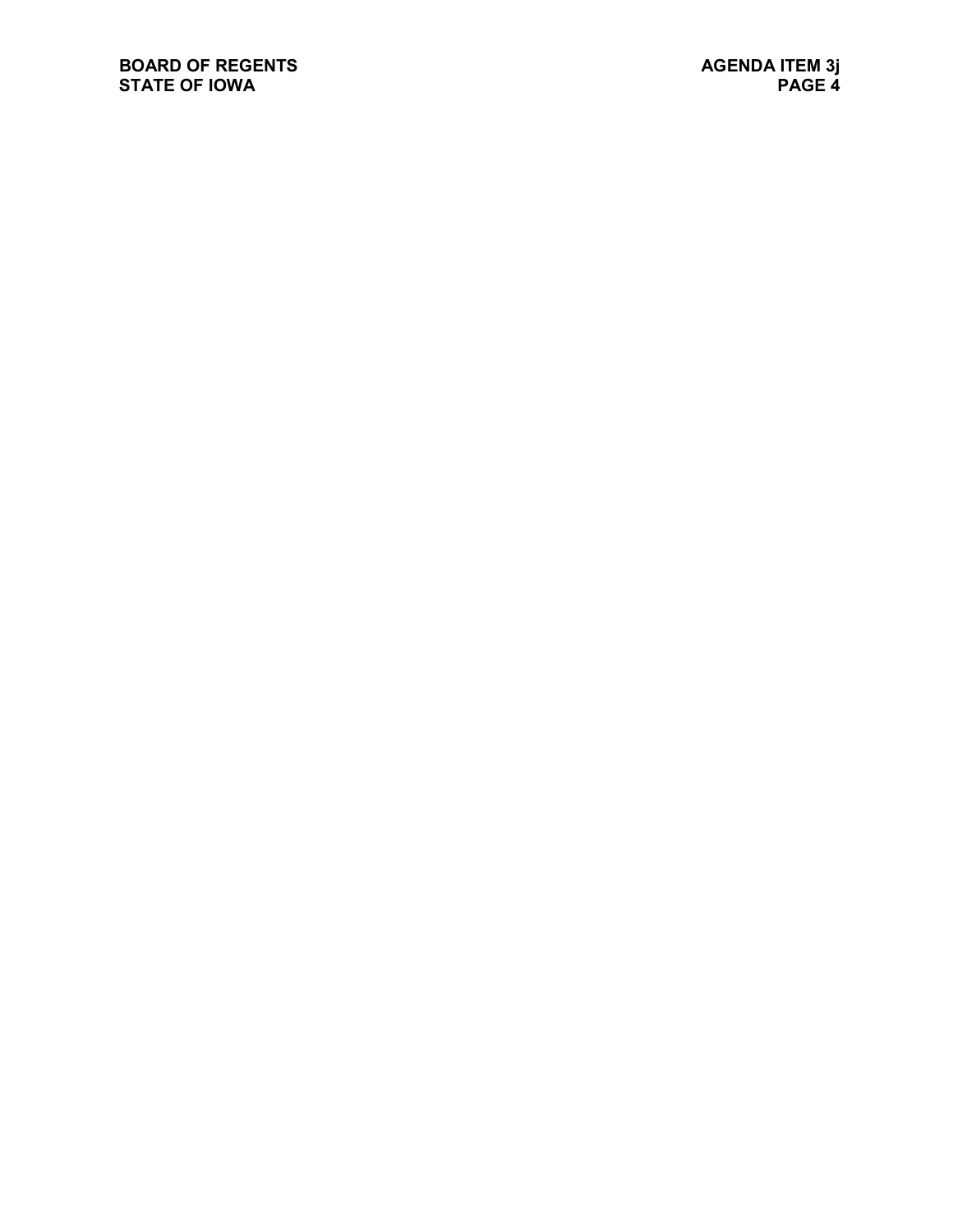### **PROPOSED VIOLATIONS / SANCTIONS**

Changes are highlighted gray in the table below.

| University of Iowa - Violations / Sanctions               |                          |                           |                          |                     |  |  |  |
|-----------------------------------------------------------|--------------------------|---------------------------|--------------------------|---------------------|--|--|--|
| <b>Violations - Faculty, Staff and Visitors</b>           | <b>Actual</b><br>FY 2022 | <b>Proposed</b><br>Change | <b>Percent</b><br>Change | Proposed<br>FY 2023 |  |  |  |
| Reserved for Handicapped <sup>1</sup>                     | \$200.00                 | \$0.00                    | 0.0%                     | \$200.00            |  |  |  |
| <b>Fraudulent Use of Permit</b>                           | \$50.00                  | \$0.00                    | 0.0%                     | \$50.00             |  |  |  |
| Prohibited Zone (example: Fire Lane)                      | \$50.00                  | \$0.00                    | $0.0\%$                  | \$50.00             |  |  |  |
| <b>Employees Prohibited in Patient Parking</b>            | \$30.00                  | \$0.00                    | 0.0%                     | \$30.00             |  |  |  |
| <b>Towing Fee</b>                                         | \$25.00                  | \$0.00                    | 0.0%                     | \$25.00             |  |  |  |
| Loading Zone                                              | \$25.00                  | \$0.00                    | 0.0%                     | \$25.00             |  |  |  |
| Concurrent Parking (shared permit use verified same time) |                          | <b>New</b>                | <b>New</b>               | \$25.00             |  |  |  |
| Area Not Open to Parking                                  | \$20.00                  | \$0.00                    | 0.0%                     | \$20.00             |  |  |  |
| Service Vehicle Zone                                      | \$20.00                  | \$0.00                    | 0.0%                     | \$20.00             |  |  |  |
| Motorcycle Prohibited                                     | \$20.00                  | \$0.00                    | 0.0%                     | \$20.00             |  |  |  |
| Other                                                     | \$20.00                  | \$0.00                    | 0.0%                     | \$20.00             |  |  |  |
| Reserved Area                                             | \$20.00                  | \$0.00                    | 0.0%                     | \$20.00             |  |  |  |
| License Plate Recognition (LPR) License Plate Obscured    |                          | <b>New</b>                | <b>New</b>               | \$15.00             |  |  |  |
| License Plate Recognition (LPR) Plate Not Facing Lane     |                          | <b>New</b>                | <b>New</b>               | \$15.00             |  |  |  |
| Improper Display of Decal                                 | \$15.00                  | \$0.00                    | 0.0%                     | \$15.00             |  |  |  |
| Parked in an Irregular Manner                             | \$15.00                  | \$0.00                    | 0.0%                     | \$15.00             |  |  |  |
| <b>Expired Parking Session</b>                            | \$15.00                  | \$0.00                    | 0.0%                     | \$15.00             |  |  |  |
| Improper Display of Hangtag                               | \$7.00                   | \$0.00                    | 0.0%                     | \$7.00              |  |  |  |
| <b>Malfunctioning Meter User Fee-</b>                     | \$7.00                   | Eliminate                 | Eliminate                | \$0.00              |  |  |  |

| <b>Violations - Students</b>                           | <b>Actual</b><br>FY 2022 | <b>Proposed</b><br>Change | <b>Percent</b><br>Change | <b>Proposed</b><br>FY 2023 |
|--------------------------------------------------------|--------------------------|---------------------------|--------------------------|----------------------------|
| Reserved for Handicapped                               | \$200.00                 | \$0.00                    | 0.0%                     | \$200.00                   |
| <b>Fraudulent Use of Permit</b>                        | \$50.00                  | \$0.00                    | $0.0\%$                  | \$50.00                    |
| Prohibited Zone (example: Fire Lane)                   | \$50.00                  | \$0.00                    | 0.0%                     | \$50.00                    |
| <b>Students Prohibited in Patient Parking</b>          | \$30.00                  | \$0.00                    | 0.0%                     | \$30.00                    |
| Towing Fee                                             | \$25.00                  | \$0.00                    | 0.0%                     | \$25.00                    |
| Loading Zone                                           | \$25.00                  | \$0.00                    | 0.0%                     | \$25.00                    |
| <b>Concurrent Parking</b>                              |                          | <b>New</b>                | <b>New</b>               | \$25.00                    |
| Area Not Open to Parking                               | \$20.00                  | \$0.00                    | 0.0%                     | \$20.00                    |
| Service Vehicle Zone                                   | \$20.00                  | \$0.00                    | 0.0%                     | \$20.00                    |
| Motorcycle Prohibited                                  | \$15.00                  | \$0.00                    | $0.0\%$                  | \$15.00                    |
| Other                                                  | \$15.00                  | \$0.00                    | 0.0%                     | \$15.00                    |
| Reserved Area                                          | \$15.00                  | \$0.00                    | 0.0%                     | \$15.00                    |
| License Plate Recognition (LPR) License Plate Obscured |                          | <b>New</b>                | <b>New</b>               | \$15.00                    |
| License Plate Recognition (LPR) Plate Not Facing Lane  |                          | <b>New</b>                | <b>New</b>               | \$15.00                    |
| Improper Display of Decal                              | \$10.00                  | \$0.00                    | $0.0\%$                  | \$10.00                    |
| Parked in an Irregular Manner                          | \$10.00                  | \$0.00                    | 0.0%                     | \$10.00                    |
| <b>Expired Parking Session</b>                         | \$8.00                   | \$0.00                    | $0.0\%$                  | \$8.00                     |
| Improper Display of Hangtag                            | \$5.00                   | \$0.00                    | 0.0%                     | \$5.00                     |
| Malfunctioning Meter User Fee-                         | \$7.00                   | Eliminate                 | Eliminate                | \$0.00                     |

1. Fines established in Iowa Code §321L.4, subsection 2; §805.8A.

| <b>Bicycle Violations (Faculty, Staff and Visitors + Students)</b>  | <b>Actual</b> | <b>Proposed</b> | <b>Percent</b> | <b>Proposed</b> |
|---------------------------------------------------------------------|---------------|-----------------|----------------|-----------------|
|                                                                     | FY 2022       | Change          | Change         | FY 2023         |
| First five parking violations                                       | \$5.00        | \$0.00          | $0.0\%$        | \$5.00          |
| Sixth and all subsequent violations                                 | \$10.00       | \$0.00          | $0.0\%$        | \$10.00         |
| Immobilization fee                                                  | \$10.00       | \$0.00          | $0.0\%$        | \$10.00         |
| Impoundment fee                                                     | \$25.00       | \$0.00          | $0.0\%$        | \$25.00         |
| Additional storage costs per day after the first day of impoundment | \$1.00        | \$0.00          | $0.0\%$        | \$1.00          |
| Cutting, removing, or damaging a University of Iowa locking device  | \$50.00       | \$0.00          | $0.0\%$        | \$50.00         |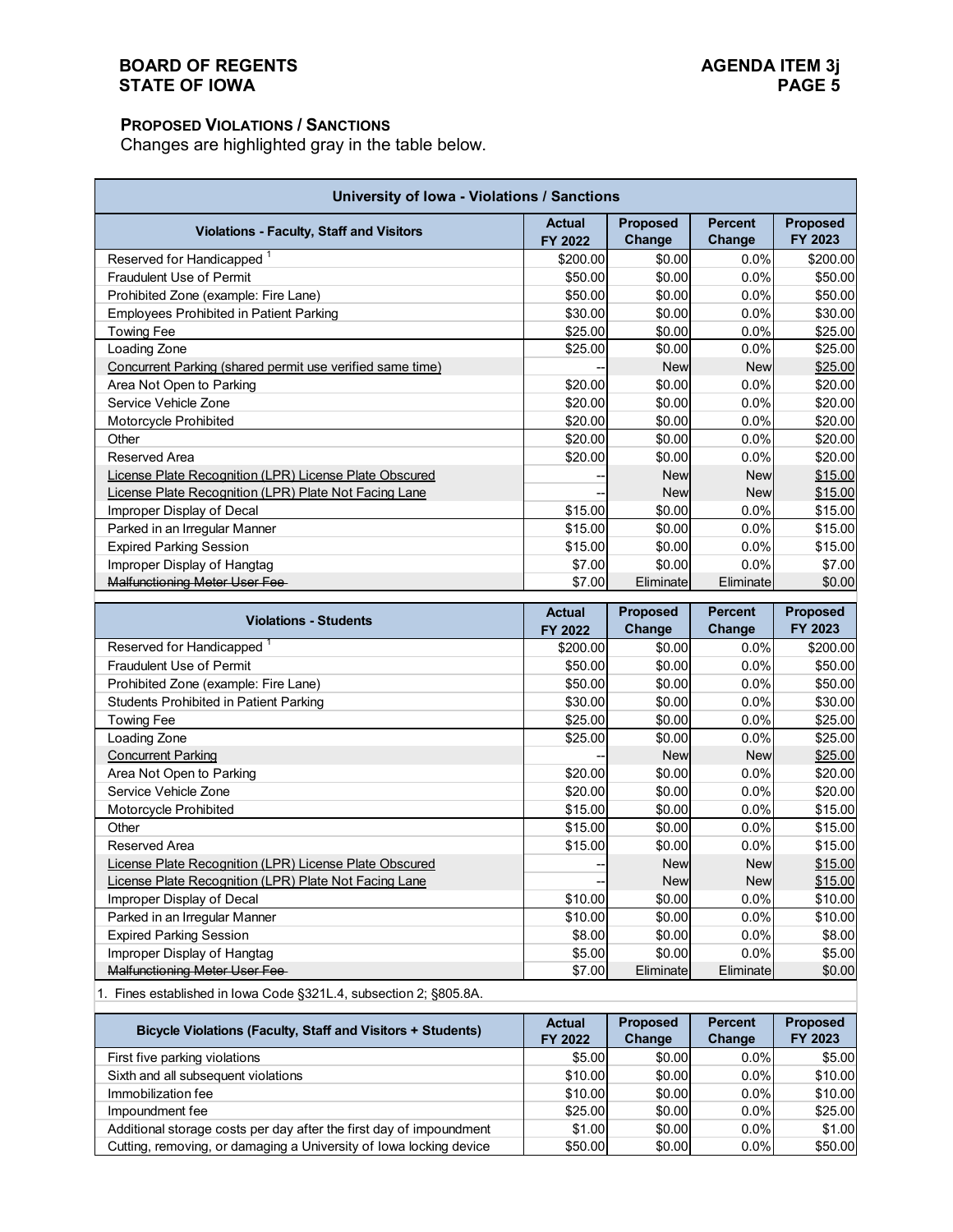## **IOWA STATE UNIVERSITY**

#### **PROPOSED RATES**

Changes are highlighted gray in the table below.

| Iowa State University - Parking Rates                                                                      |                          |                           |                          |                            |  |  |  |  |
|------------------------------------------------------------------------------------------------------------|--------------------------|---------------------------|--------------------------|----------------------------|--|--|--|--|
| <b>Permit Type</b>                                                                                         | <b>Actual</b><br>FY 2022 | <b>Proposed</b><br>Change | <b>Percent</b><br>Change | <b>Proposed</b><br>FY 2023 |  |  |  |  |
| Annual Fee Basis 1                                                                                         |                          |                           |                          |                            |  |  |  |  |
| 24-Hour Reserved                                                                                           | \$1,005.00               | \$40.00                   | 4.0%                     | \$1,045.00                 |  |  |  |  |
| Reserved                                                                                                   | \$582.00                 | \$23.00                   | 4.0%                     | \$605.00                   |  |  |  |  |
| Vendor                                                                                                     | \$325.00                 | \$13.00                   | 4.0%                     | \$338.00                   |  |  |  |  |
| <b>General Staff</b>                                                                                       | \$186.00                 | \$7.00                    | 3.8%                     | \$193.00                   |  |  |  |  |
| (includes Residence Hall & Ames Lab staff)                                                                 |                          |                           |                          |                            |  |  |  |  |
| Departmental                                                                                               | \$217.00                 | \$9.00                    | 4.1%                     | \$226.00                   |  |  |  |  |
| Motorcycle (staff)                                                                                         | \$62.00                  | \$2.00                    | 3.2%                     | \$64.00                    |  |  |  |  |
| Academic Year Basis <sup>2</sup>                                                                           |                          |                           |                          |                            |  |  |  |  |
| <b>Student</b>                                                                                             | \$160.00                 | \$6.00                    | 3.8%                     | \$166.00                   |  |  |  |  |
| Stadium                                                                                                    | \$119.00                 | \$5.00                    | 4.2%                     | \$124.00                   |  |  |  |  |
| Motorcycle (student)                                                                                       | \$62.00                  | \$2.00                    | 3.2%                     | \$64.00                    |  |  |  |  |
| Hourly Rate Basis                                                                                          |                          |                           |                          |                            |  |  |  |  |
| <b>Parking Meters</b>                                                                                      | \$1.25                   | \$0.00                    | $0.0\%$                  | \$1.25                     |  |  |  |  |
| <b>Metered Parking Lots</b>                                                                                | \$1.25                   | \$0.00                    | 0.0%                     | \$1.25                     |  |  |  |  |
| Commuter parking at the lowa State Center and the CyRide Orange Route shuttle remain free.                 |                          |                           |                          |                            |  |  |  |  |
| A. Ostal en a finnat troch de luis de la burge 20) end en available primerily to foodky atoff and business |                          |                           |                          |                            |  |  |  |  |

1. Sold on a fiscal year basis (July 1 – June 30) and are available primarily to faculty, staff, and business associates that regularly operate on campus.

2. Sold on an academic year basis (1<sup>st</sup> day of fall classes – last day of spring finals) and are available primarily to students. Summer rates would be half the annual rate.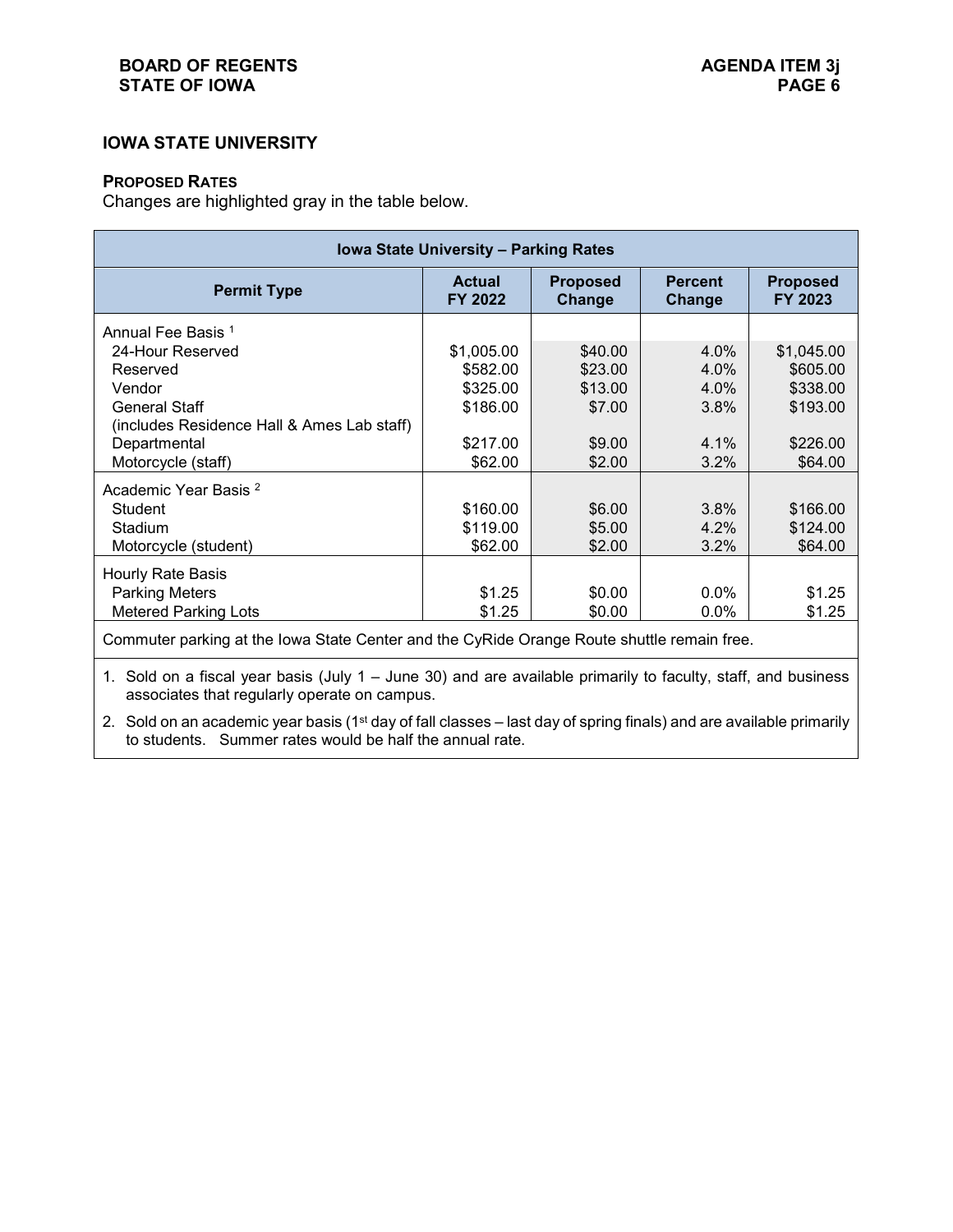# **PROPOSED VIOLATIONS / SANCTIONS**

Changes are highlighted gray in the table below.

| Iowa State University - Violations / Sanctions                                   |                          |                           |                          |                            |  |  |
|----------------------------------------------------------------------------------|--------------------------|---------------------------|--------------------------|----------------------------|--|--|
| <b>Violation Type</b>                                                            | <b>Actual</b><br>FY 2022 | <b>Proposed</b><br>Change | <b>Percent</b><br>Change | <b>Proposed</b><br>FY 2023 |  |  |
| Improper parking in a space or stall designed for persons<br>with disabilities 1 | \$200.00                 | \$0.00                    | 0.0%                     | \$200.00                   |  |  |
| Altering, forging or counterfeiting any parking permit                           | \$150.00                 | \$0.00                    | 0.0%                     | \$150.00                   |  |  |
| Unauthorized possession and use of a parking permit                              | \$150.00                 | \$0.00                    | 0.0%                     | \$150.00                   |  |  |
| Illegal parking                                                                  | \$50.00                  | \$0.00                    | 0.0%                     | \$50.00                    |  |  |
| Parking without an appropriate permit in a reserved lot or<br>space              | \$50.00                  | \$0.00                    | 0.0%                     | \$50.00                    |  |  |
| Failure to comply with signs regulating campus traffic flow                      | \$30.00                  | \$0.00                    | 0.0%                     | \$30.00                    |  |  |
| Driving on campus walks or lawns                                                 | \$30.00                  | Eliminate                 | Eliminate                | \$0.00                     |  |  |
| Driving on closed streets                                                        | \$30.00                  | Eliminate                 | Eliminate                | \$0.00                     |  |  |
| Driving on bike paths                                                            | \$30.00                  | Eliminate                 | Eliminate                | \$0.00                     |  |  |
| Access to restricted areas by means other than established<br>gate openings      | \$30.00                  | Eliminate                 | Eliminate                | \$0.00                     |  |  |
| Moving or driving around a barricade                                             | \$30.00                  | Eliminate                 | Eliminate                | \$0.00                     |  |  |
| Improper parking                                                                 | \$25.00                  | \$0.00                    | 0.0%                     | \$25.00                    |  |  |
| Improper use of roller skates, roller blades or skateboard                       | \$25.00                  | \$0.00                    | 0.0%                     | \$25.00                    |  |  |
| Improper use of gate card                                                        | \$20.00                  | \$0.00                    | 0.0%                     | \$20.00                    |  |  |
| Overtime parking at meters                                                       | \$15.00                  | \$0.00                    | 0.0%                     | \$15.00                    |  |  |
| Failure to purchase a parking receipt                                            | \$15.00                  | \$0.00                    | 0.0%                     | \$15.00                    |  |  |
| All other violations                                                             | \$15.00                  | \$0.00                    | 0.0%                     | \$15.00                    |  |  |
| Bicycle improperly parked                                                        | \$7.50                   | \$0.00                    | 0.0%                     | \$7.50                     |  |  |
| Improper affixing or failure to display a permit                                 | \$5.00                   | \$0.00                    | 0.0%                     | \$5.00                     |  |  |
| Failure to display a current bicycle registration                                | \$5.00                   | \$0.00                    | 0.0%                     | \$5.00                     |  |  |
| <b>Moving Violation</b>                                                          |                          | <b>New</b>                | <b>New</b>               | \$60.00                    |  |  |
| 1. Fines established in Iowa Code §321L.4; subsection 2; §805.8A.                |                          |                           |                          |                            |  |  |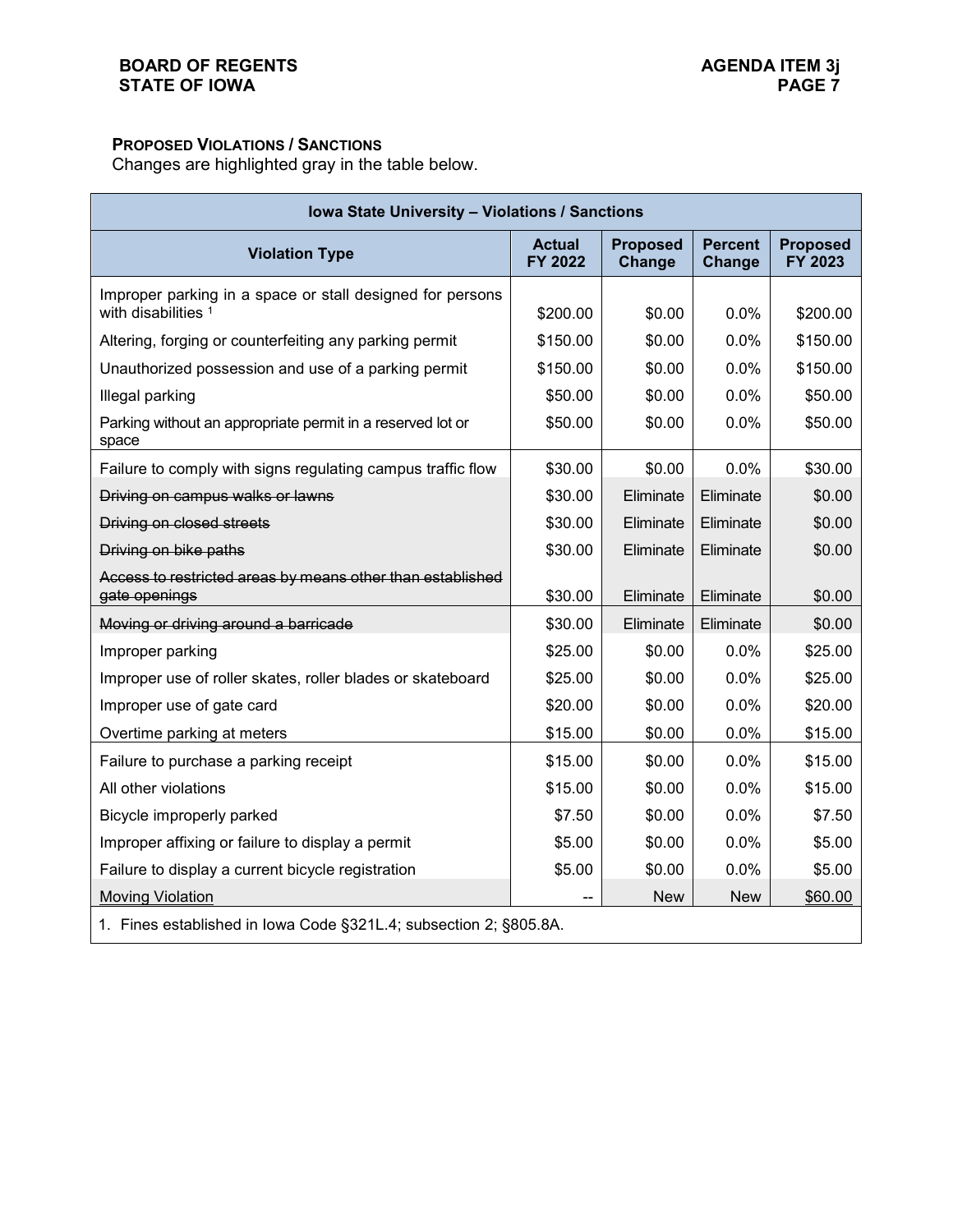#### **BOARD OF REGENTS AGENDA ITEM 3j STATE OF IOWA**

### **MEMORIAL UNION**

#### **PROPOSED RATES**

Changes are highlighted gray in the table below.

| <b>Memorial Union - Parking Rates</b> |                          |                           |                          |                            |  |  |  |  |
|---------------------------------------|--------------------------|---------------------------|--------------------------|----------------------------|--|--|--|--|
| <b>Type</b>                           | <b>Actual</b><br>FY 2022 | <b>Proposed</b><br>Change | <b>Percent</b><br>Change | <b>Proposed</b><br>FY 2023 |  |  |  |  |
| <b>Permit Basis</b>                   |                          |                           |                          |                            |  |  |  |  |
| Memorial Union Employee <sup>1</sup>  | \$585.00                 | \$25.00                   | 4.3%                     | \$610.00                   |  |  |  |  |
| Annual <sup>2</sup>                   | \$585.00                 | \$25.00                   | 4.3%                     | \$610.00                   |  |  |  |  |
| Fall <sup>2</sup>                     | \$256.00                 | \$10.00                   | 3.9%                     | \$266.00                   |  |  |  |  |
| Winter <sup>2</sup>                   | \$250.00                 | \$10.00                   | 4.0%                     | \$260.00                   |  |  |  |  |
| Spring <sup>2</sup>                   | \$256.00                 | \$10.00                   | 3.9%                     | \$266.00                   |  |  |  |  |
| Summer <sup>2</sup>                   | \$207.00                 | \$10.00                   | 4.8%                     | \$217.00                   |  |  |  |  |
| Hourly Rate Basis                     |                          |                           |                          |                            |  |  |  |  |
| First $\frac{1}{2}$ hour only $3$     | \$1.50                   | \$0.25                    | 16.7%                    | \$1.75                     |  |  |  |  |
| 1 hour                                | \$2.50                   | \$0.25                    | 10.0%                    | \$2.75                     |  |  |  |  |
| 2 hours                               | \$2.00                   | \$0.25                    | 12.5%                    | \$2.25                     |  |  |  |  |
| 3 hours                               | \$2.00                   | \$0.25                    | 12.5%                    | \$2.25                     |  |  |  |  |
| 4 hours                               | \$2.00                   | \$0.25                    | 12.5%                    | \$2.25                     |  |  |  |  |
| 5 hours                               | \$2.00                   | \$0.25                    | 12.5%                    | \$2.25                     |  |  |  |  |
| 6 hours                               | \$2.00                   | \$0.25                    | 12.5%                    | \$2.25                     |  |  |  |  |
| 7 hours                               | \$2.00                   | \$0.25                    | 12.5%                    | \$2.25                     |  |  |  |  |
| 8 hours                               | \$1.50                   | \$0.75                    | 50.0%                    | \$2.25                     |  |  |  |  |
| Maximum Daily Rate                    | \$17.00                  | \$3.00                    | 17.6%                    | \$20.00                    |  |  |  |  |
| Church Rate (per car) 4               | \$3.00                   | \$0.00                    | 0.0%                     | \$3.00                     |  |  |  |  |
| <b>Specialized Fee Basis</b>          |                          |                           |                          |                            |  |  |  |  |
| <b>Illegal Exit</b>                   | \$150.00                 | \$10.00                   | 6.7%                     | \$160.00                   |  |  |  |  |
| Lost Ticket Fee                       | \$40.00                  | \$10.00                   | 25.0%                    | \$50.00                    |  |  |  |  |
| Delayed Payment                       | \$10.00                  | \$0.00                    | 0.0%                     | \$10.00                    |  |  |  |  |
| Lost Permit Replacement               | \$10.00                  | \$10.00                   | 100.0%                   | \$20.00                    |  |  |  |  |

1. Valid July 1 – June 30; can be purchased on a pro-rated, monthly basis.

2. Employee and annual permit valid July 1 – June 30; Fall permit valid approximately 19 weeks; Winter permit valid November – February; Spring permit valid approximately 20 weeks; and Summer permit valid approximately 13 weeks.

3. Hourly rate applies after 37 minutes. Standard procedure in the parking ramp is to allow 6-7 minutes for traffic issues that may occur when exiting.

4. Arrangements for churches located near Memorial Union for Saturday evenings and Sunday mornings.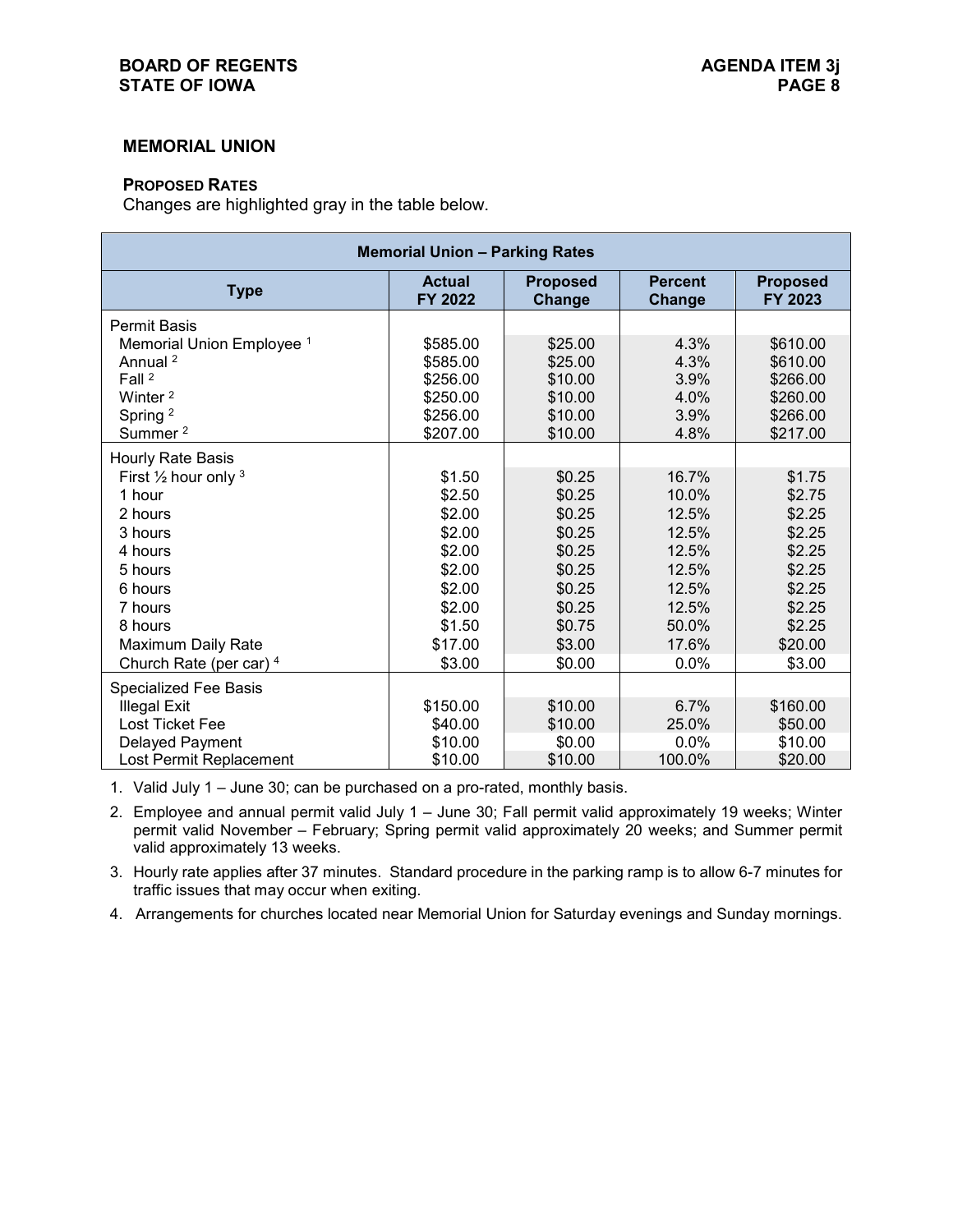## **UNIVERSITY OF NORTHERN IOWA**

#### **PROPOSED RATES**

Changes are highlighted gray in the table below.

| University of Northern Iowa - Parking Rates |                                                                                                    |          |            |            |          |  |  |  |
|---------------------------------------------|----------------------------------------------------------------------------------------------------|----------|------------|------------|----------|--|--|--|
|                                             | <b>Proposed</b><br><b>Percent</b><br><b>Actual</b><br>Permit Type 1<br>FY 2022<br>Change<br>Change |          |            |            |          |  |  |  |
| Gm                                          | Faculty and Staff <sup>2, 6</sup><br>(G permit for the Multimodal Transportation Center)           | \$454.80 | (\$70.80)  | $(15.6\%)$ | \$384.00 |  |  |  |
| G                                           | Reserved <sup>2,6</sup>                                                                            | \$441.00 | (\$81.00)  | $(18.4\%)$ | \$360.00 |  |  |  |
| A                                           | Faculty and Staff <sup>2, 6</sup>                                                                  | \$186.60 | \$3.60     | 1.9%       | \$190.20 |  |  |  |
| B                                           | Faculty and Staff <sup>2, 6</sup>                                                                  | \$111.60 | \$2.40     | 2.2%       | \$114.00 |  |  |  |
| CS                                          | Construction <sup>3</sup>                                                                          | \$111.60 | \$2.40     | 2.2%       | \$114.00 |  |  |  |
| B.                                          | <b>Students</b>                                                                                    | \$96.75  | \$2.25     | 2.3%       | \$99.00  |  |  |  |
| <b>BPM</b>                                  | B Preferred (Multimodal Transportation Center) 6, 7, 8                                             | \$186.60 | \$3.00     | 1.6%       | \$189.60 |  |  |  |
| <b>CP</b>                                   | <b>Residence Hall Preferred</b>                                                                    | \$100.00 | \$5.00     | 5.0%       | \$105.00 |  |  |  |
| <b>CRM</b>                                  | C Reserved (Multimodal Transportation Center) 8                                                    | \$360.00 | \$0.00     | $0.0\%$    | \$360.00 |  |  |  |
| С                                           | Residence Hall Students                                                                            | \$65.60  | \$1.40     | 2.1%       | \$67.00  |  |  |  |
| R.                                          | Night / Remote <sup>6</sup>                                                                        | \$38.40  | \$0.60     | 1.6%       | \$39.00  |  |  |  |
| МC                                          | Motorcycle <sup>6</sup>                                                                            | \$33.60  | \$0.60     | 1.8%       | \$34.20  |  |  |  |
| S                                           | Service (Vendor) <sup>6</sup>                                                                      | \$171.90 | \$3.90     | 2.3%       | \$175.80 |  |  |  |
|                                             | Temporary (per week) 4                                                                             | \$12.50  | \$0.00     | $0.0\%$    | \$12.50  |  |  |  |
|                                             | Metered (per hour) <sup>5</sup>                                                                    | \$0.80   | \$0.00     | $0.0\%$    | \$0.80   |  |  |  |
|                                             | Preferred Metered (per hour) <sup>5</sup>                                                          |          | <b>New</b> | <b>New</b> | \$1.00   |  |  |  |

1. Except for metered areas, second semester rates would be one-half and summer rates would be one fourth of the proposed annual amounts.

2. Prorated on a monthly basis for permanent faculty and staff.

3. These permits can also be purchased on a weekly basis.

4. Temporary (per week) permits remain at the same fee year round.

5. Unless otherwise posted, Monday – Friday 7:00 a.m. to 9:00 p.m.; not enforced Saturday and Sunday 7:00 a.m. – 1:00 a.m. Metered areas must be vacated 1:00 a.m. – 7:00 a.m. seven days a week.

6. Permanent staff eligible for monthly payroll deduction rounded to the nearest nickel. Non-permanent staff eligible for up to a three-month permit.

7. Monday – Friday 7:00 a.m. to 4:00 p.m.; Fall and Spring only.

8. 24 hours a day, 7 days a week.

UNI's MTC is a multi-level transit facility. With the exception of Gm, BPM, and CRM permits, MTC rates and regulations are the same as for other UNI parking operations. It has its own separate account due to the federal grant used to construct the facility.